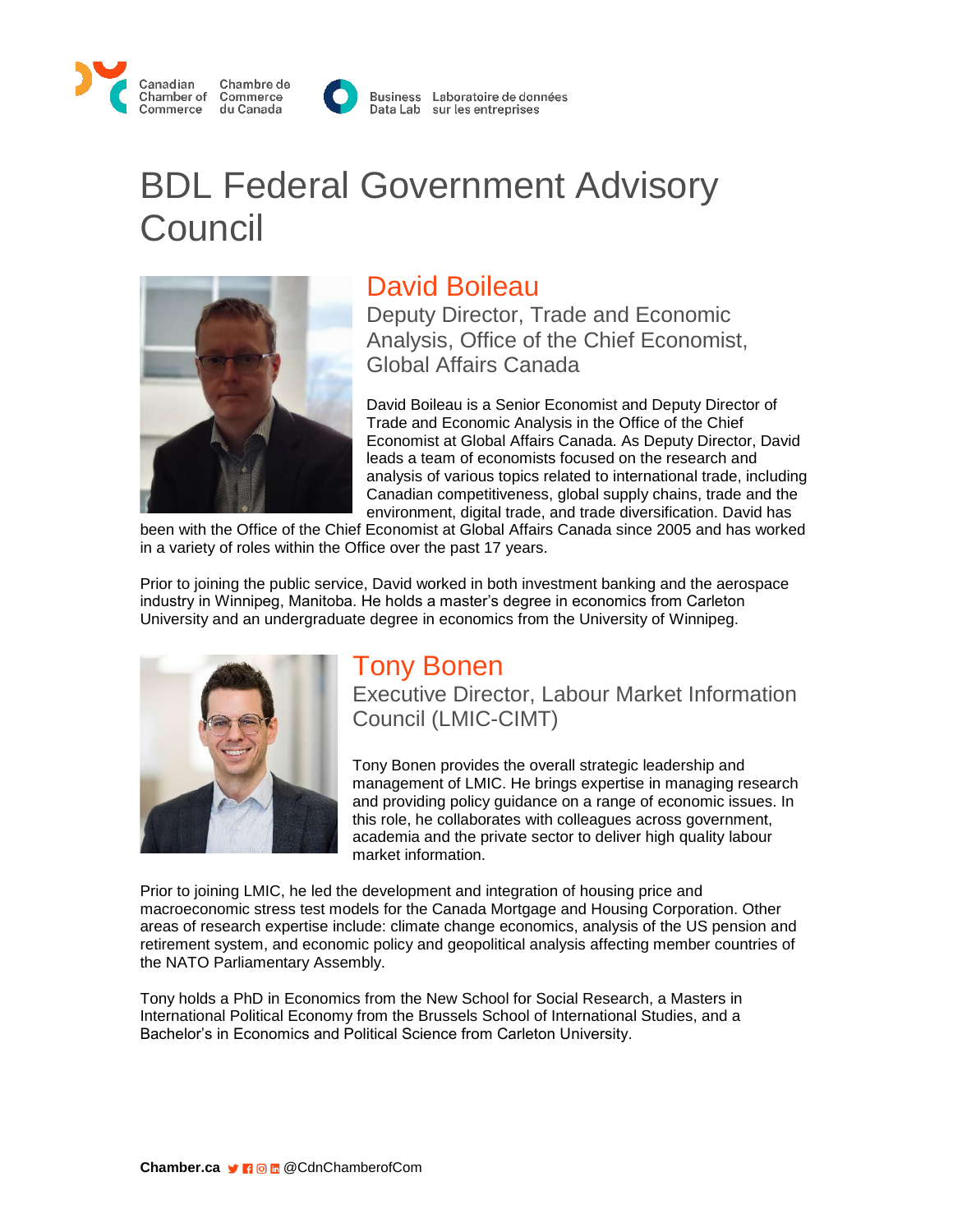



# Nathalie Brault

Senior Director, Center for Special Business Projects, Statistics Canada

Nathalie Brault is the Senior Director of the Center for Special Business Projects within Statistics Canada. She joined the public service in 2013 after more than two decades working in the high tech sector, where she held a range of leadership and operational roles in both business and engineering positions. In her current position, Nathalie is responsible for delivering highimpact businesses statistics to both public and private sector stakeholders.

Nathalie previously held various leadership roles within Statistics Canada, including as a Director of the Consumer Price Index. Nathalie holds a Bachelor's Degree in Electrical and Computer Engineering from McGill University and is a certified Project Manager (PMP & PMI-ACP).

## Dany Brouillette

Senior Director, Economic Research and Analysis Unit Strategy, Research and Results Branch, Innovation, Science and Economic Development Canada

Dany Brouillette has a PhD in Economics from Université Laval. He start his career at Industry Canada in the Economic Research and Policy Analysis Branch working on topics such as productivity, competitiveness, science and technology, intangible and management practices. He was also a key contributor to the development of the Survey of Innovation and Business Strategy. Following his work at Industry Canada, he worked at the Bank of Canada in the Canadian Economic Analysis department, working on issues related to the labour market and inflation. His work also included analyzing longer terms trends such as population ageing, capital accumulation, and digitalization as well forecasting potential output. He is currently Senior Director of the Economic Research and Analysis unit at Innovation, Science and Economic Development, leading the micro-economic analysis related to innovation, competitiveness and production, among other topics.



#### Shane Dolan

Director, BDC Policy and Research, Small Business Branch, Innovation, Science and Economic Development Canada

Shane Dolan is the Director of BDC Policy and Research in the Small Business Branch at Innovation, Science and Economic Development Canada. Shane is responsible for research and analysis on small business financing and entrepreneurship, for

venture capital programs, and for policy oversight of the Business Development Bank of Canada. He has 15 years of experience in policy development and research at ISED.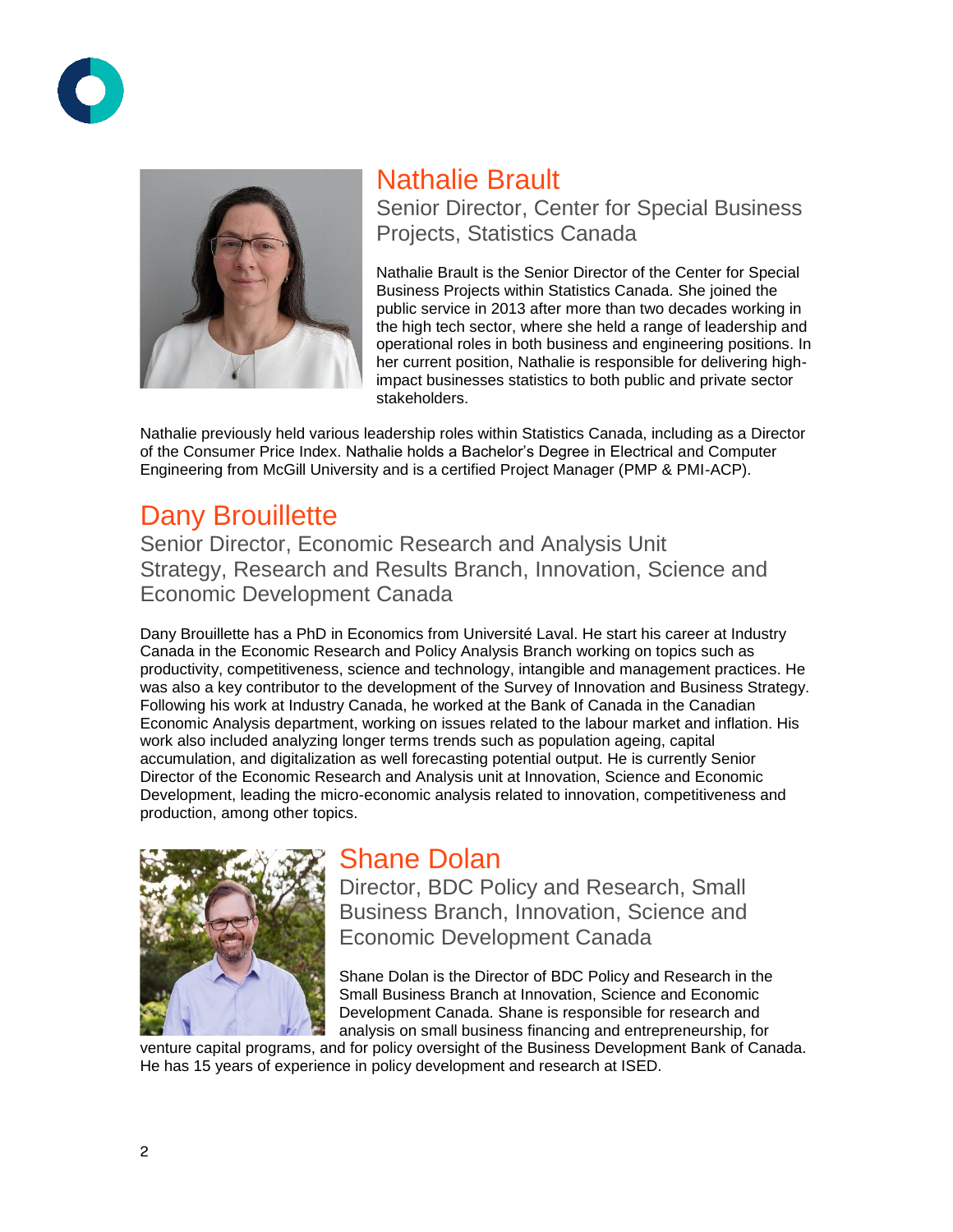



### Elodie Girves

Business Intelligence Analyst, Invest in Canada

Elodie Girves is a Business Intelligence Analyst at Invest in Canada, with a research expertise focused on Canada's value proposition for foreign investors in clean energy, hydrogen, and fuel cell sectors, and on ESG implications in diverse Canadian industrial ecosystems.

Prior to this role, she worked at the C.D Howe Institute as a

Research Analyst and completed internships programs in international organisations such as Action Against Hunger (in Lima, Peru), and the United Nations High Commissioner for Refugees (UNHCR) in their regional office in Washington, DC.

Elodie holds a master's degree in Global Affairs and Environmental Studies from the University of Toronto and graduated with a Bachelor's in Business Administration from HEC Montreal.



### Pierre-Olivier Bédard-Maltais

Director, Economic Research, Business Development Bank of Canada (BDC)

Pierre-Olivier Bédard-Maltais is the director of

Economic Research at the Business Development Bank of Canada (BDC). In this role, he is responsible for setting the research agenda and supervising a team of economists specializing in the performance of Canadian small and medium-sized enterprises. Since joining BDC in 2015, Pierre-Olivier has completed a series of highly regarded research reports on business investments, technological change, entrepreneurial trends and the manufacturing sector.

Before joining the Bank, Pierre-Olivier worked for seven years at Industry Canada, where he was responsible for economic analysis and policy for small businesses, technology and the manufacturing sector.

He holds a master's degree in Economics and a graduate diploma in Data Mining.